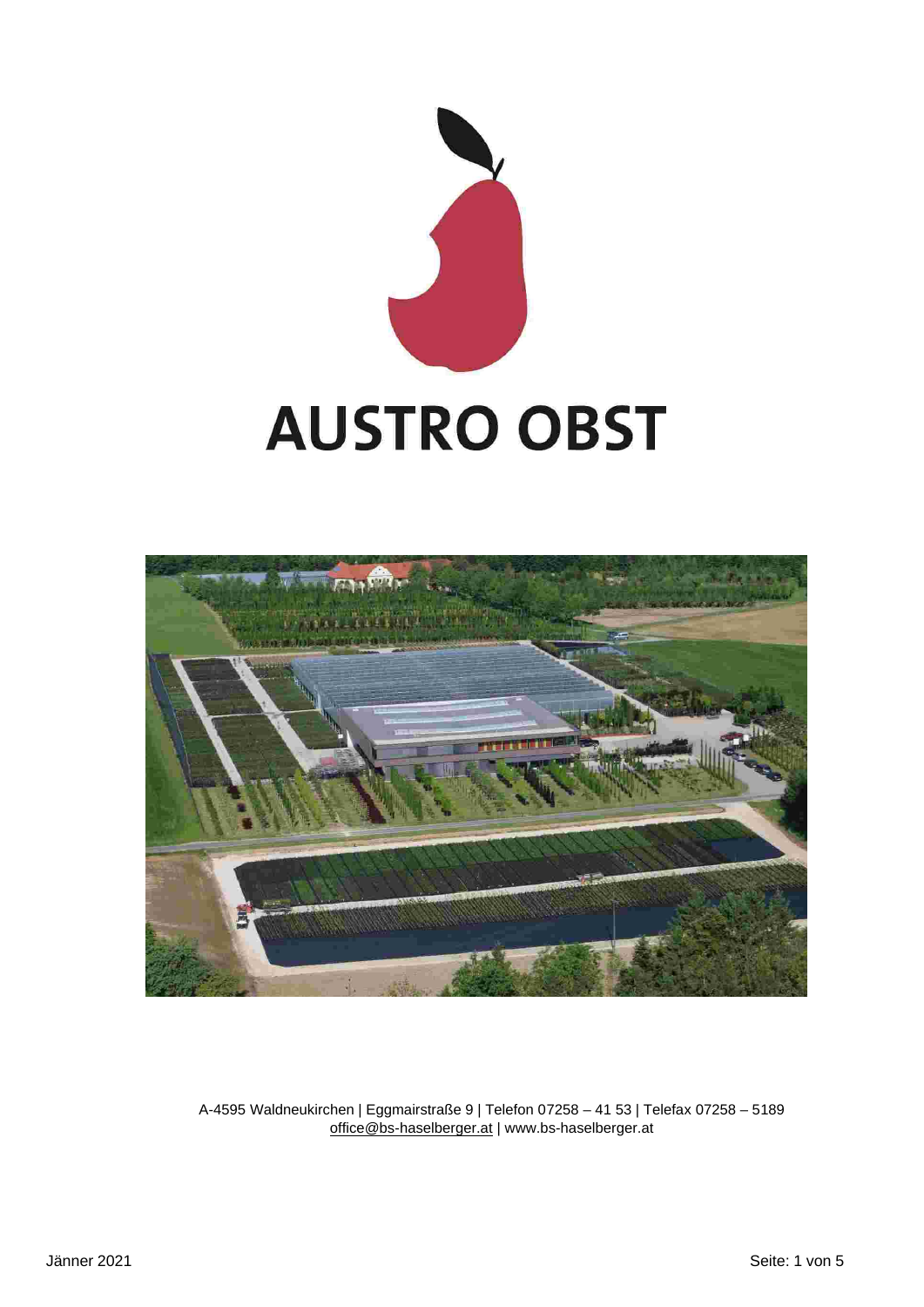|                                               | Qualität        | <b>Größe</b> |
|-----------------------------------------------|-----------------|--------------|
| Obstgehölz                                    |                 |              |
| Actinidia arguta 'Issai'                      | 3 Stäbe C 3     | 80-100       |
| Actinidia chinensis 'Jenny'                   | C <sub>3</sub>  | 80-100       |
| Aronia prunifolia 'Nero'                      | C 15 Sth 120    |              |
| u,                                            | C <sub>3</sub>  |              |
| Castanea sativa i.S.<br><b>CAC</b>            | C 15            | $6 - 8$      |
| <b>Cornus mas 'Jolico'</b>                    | C 10 Sth 80     |              |
| <b>Cornus mas 'Jolico F1'</b>                 | C <sub>5</sub>  |              |
| <b>Corylus avellana Fruchtsorte</b>           | C 10            | 100-150      |
| <b>Ficus 'Voralpenfeige'</b>                  | C <sub>5</sub>  |              |
| Hippophae rhamnoides 2 in 1                   | C <sub>5</sub>  | 60-80        |
| <b>Hippophae rhamnoides Fruchtsorte</b>       | C <sub>3</sub>  | $60 - 80$    |
| Juglans regia Veredelung in Sorten            | C 15 h.         | $6 - 8$      |
| Lonicera caerulea 'Kamtschatica'              | C <sub>3</sub>  |              |
| <b>Malus Doppel U in Sorten</b>               | C 30            |              |
| Morus acidosa 'Mulle'                         | C <sub>3</sub>  |              |
| <b>Pyrus Doppel U in Sorten</b>               | C 30            |              |
| Ribes nidrigolaria Josta                      | C <sub>3</sub>  |              |
| <b>Ribes nigrum</b>                           | $\overline{C}3$ |              |
| u,                                            | C 5 Sth 100     |              |
| Ribes rubrum rot                              | C <sub>3</sub>  |              |
| $\mathbf{u}$                                  | C 5 Sth 100     |              |
| <b>Ribes rubrum weiss</b>                     | C <sub>3</sub>  |              |
| $\mathbf{u}$                                  | C 5 Sth 90      |              |
| Ribes uva-crispa gelb                         | C <sub>3</sub>  |              |
| $\mathbf{u}$                                  | C 5 Sth 90      |              |
| Ribes uva-crispa grün                         | C <sub>3</sub>  |              |
| $\mathbf{u}$                                  | C 5 Sth 90      |              |
| Ribes uva-crispa rot                          | C 5 Sth 90      |              |
| u,                                            | C <sub>3</sub>  |              |
| Rubus 'Tayberry Medana' -R-<br><b>CAC</b>     | C <sub>3</sub>  | 40-60        |
| H.                                            | 3 Stäbe C 3     | 80-100       |
| <b>Rubus fruticosus in Sorten</b>             | C <sub>3</sub>  | 40-60        |
| $\mathbf{u}$                                  | 3 Stäbe C3      | 80-100       |
| Rubus id.'Autumn Bliss' -S-<br><b>CAC</b>     | C <sub>3</sub>  |              |
| Rubus id.'Autumn First' -S-<br><b>CAC</b>     | C <sub>3</sub>  |              |
| Rubus id.'Black Jewel'<br><b>CAC</b>          | C <sub>3</sub>  |              |
| <b>CAC</b><br>Rubus id.'Glen Ample' -S-       | C <sub>3</sub>  |              |
| Rubus id.'Golden Everest'<br><b>CAC</b>       | C <sub>3</sub>  |              |
| Rubus id.'Sanibelle' -S-<br><b>CAC</b>        | C <sub>3</sub>  |              |
| Rubus id.'Sugana' -R-<br><b>CAC</b>           | C <sub>3</sub>  |              |
| Rubus id.'TulaMagic' -S-<br><b>CAC</b>        | C <sub>3</sub>  |              |
| <b>Rubus idaeus 'Willamette'</b>              | C <sub>3</sub>  |              |
| Sambucus nigra 'Haschberg'                    | C <sub>5</sub>  | 40-60        |
| u,                                            | ha.C 15 Sth 100 | $6 - 8$      |
| Vaccinium corymb.'Goldtraube'<br><b>CAC</b>   | C <sub>3</sub>  | 40-60        |
| Vaccinium corymb.'Reka' -R-<br><b>CAC</b>     | C <sub>3</sub>  |              |
| Vaccinium corymbosum 'Hortblue Petite         | C <sub>3</sub>  |              |
|                                               |                 |              |
| Vaccinium corymbosum i.S., großfrüchtig<br>u. | C 7 Sth 60      |              |
|                                               | C <sub>7</sub>  | $60 - 80$    |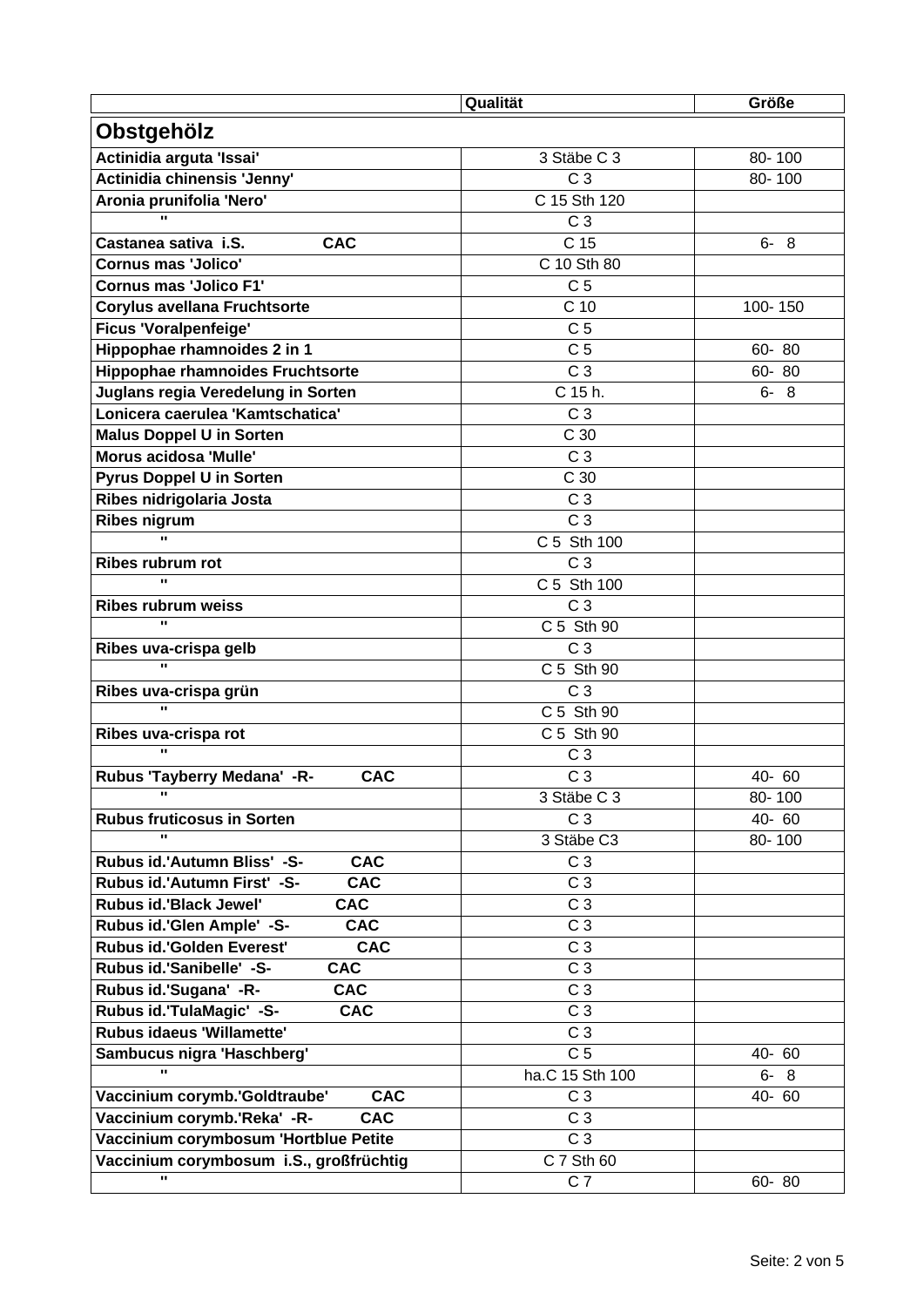|                                                  | Qualität              | Größe   |
|--------------------------------------------------|-----------------------|---------|
| Vaccinium corymbosum Blue Crop                   | C <sub>3</sub>        |         |
| <b>Vitis 'Bianca'</b>                            | C <sub>3</sub>        | 80-100  |
| Vitis 'Isabella'                                 | C <sub>3</sub>        | 80-100  |
| <b>Vitis 'Muscat bleu'</b>                       | C <sub>7</sub>        | 150-175 |
| Vitis 'Phönix' -S-                               | C <sub>3</sub>        | 80-100  |
| <b>Vitis 'Regent'</b>                            | C <sub>3</sub>        | 80-100  |
| Vitis vinif. 'Attika'                            | C <sub>3</sub>        | 80-100  |
| Vitis vinif. 'Interlaken' kernarm gelb           | C <sub>3</sub>        | 80-100  |
| Vitis vinifera i. S. blau tolerant               | $C\bar{T}$            | 150-175 |
| Vitis vinifera tolerant weiß                     | C <sub>7</sub>        | 150-175 |
| Obst B C10                                       |                       |         |
| Cydonia 'Konstantinop.Apfelquitte'<br><b>CAC</b> | Bu 2 j. C 10 Quitte A |         |
| Cydonia oblonga 'Birnenquitte'                   | Bu 2 j. C 10          |         |
| Familienbaum Busch C 10 in Sorten                | Apfel                 |         |
| $\mathbf{u}$                                     | <b>Birne</b>          |         |
| $\mathbf{u}$                                     | Kirsche               |         |
| $\mathbf{u}$                                     | Zwetschke             |         |
| <b>Malus 'Cox Orange Renette'</b><br><b>CAC</b>  | Bu 2 j. C 10          |         |
| <b>CAC</b><br><b>Malus 'Discovery'</b>           | Bu 2 j. C 10          |         |
| <b>Malus 'Gloster 69'</b><br><b>CAC</b>          | Bu 2 j. C 10          |         |
| <b>Malus 'Golden Delicious'</b><br><b>CAC</b>    | Bu 2 j. C 10          |         |
| <b>Malus 'Gravensteiner'</b><br><b>CAC</b>       | Bu 2 j. C 10          |         |
| <b>CAC</b><br><b>Malus 'Idared'</b>              | Bu 2 j. C 10          |         |
| <b>CAC</b><br><b>Malus 'James Grieve'</b>        | Bu 2 j. C 10          |         |
| <b>Malus 'Jonagold'</b><br><b>CAC</b>            | Bu 2 j. C 10          |         |
| Malus 'Karneval' -R-<br><b>CAC</b>               | Bu 2 j. C 10          |         |
| <b>Malus 'Kronprinz Rudolph'</b><br><b>CAC</b>   | Bu 2 j. C 10          |         |
| <b>Malus 'Pinova'</b><br><b>CAC</b>              | Bu 2 j. C 10          |         |
| <b>Malus 'Prima'</b>                             | Bu 2 j. C 10          |         |
| <b>Malus 'Rosette'</b>                           | Bu 2 j. C 10          |         |
| <b>CAC</b><br><b>Malus 'Roter Boskoop'</b>       | Bu 2 j. C 10          |         |
| Malus 'Rubinola' -R-<br><b>CAC</b>               | Bu 2 j. C 10          |         |
| Malus 'Santana'<br><b>CAC</b>                    | Bu 2 j. C 10          |         |
| <b>Malus 'Topaz'</b>                             | Bu 2 j. C 10          |         |
| <b>Malus 'Weißer Klarapfel'</b><br><b>CAC</b>    | Bu 2 j. C 10          |         |
| <b>Mespilus germanica 'Nottingham'</b>           | Bu 2 j. C 10          |         |
| Prunus 'Voralpen-Nektarine'                      | Bu 2 j. C 10          |         |
| <b>Prunus 'Voralpen-Pfirsich'</b>                | 2 j. Vg C 10          |         |
| <b>Prunus arm.'Bergeron'</b><br><b>CAC</b>       | Bu 2 j. C 10          |         |
| <b>Prunus arm.'Goldrich'</b><br><b>CAC</b>       | Bu 2 j. C 10          |         |
| <b>Prunus arm.'Orangered'</b><br><b>CAC</b>      | Bu 2 j. C 10          |         |
| Prunus arm.'Ungarische Beste'<br><b>CAC</b>      | Bu 2 j. C 10          |         |
| Prunus arm. Kuresia, Scharka und Moniliatoleran  | <b>BC10</b>           |         |
| <b>Prunus av.'Burlat'</b><br><b>CAC</b>          | Bu 2 j. C 10          |         |
| Prunus av.'Große Schwarze Knorpelk.' CAC         | Bu 2 j. C 10          |         |
| Prunus av.'Hedelfinger Riesenk.'<br><b>CAC</b>   | Bu 2 j. C 10          |         |
| Prunus av.'Kordia'<br><b>CAC</b>                 | Bu 2 j. C 10          |         |
| Prunus av.'Lapins'<br><b>CAC</b>                 | Bu 2 j. C 10          |         |
| Prunus av.'Napoleon'<br><b>CAC</b>               | Bu 2 j. C 10          |         |
| Prunus av.'Regina'<br><b>CAC</b>                 | Bu 2 j. C 10          |         |
|                                                  |                       |         |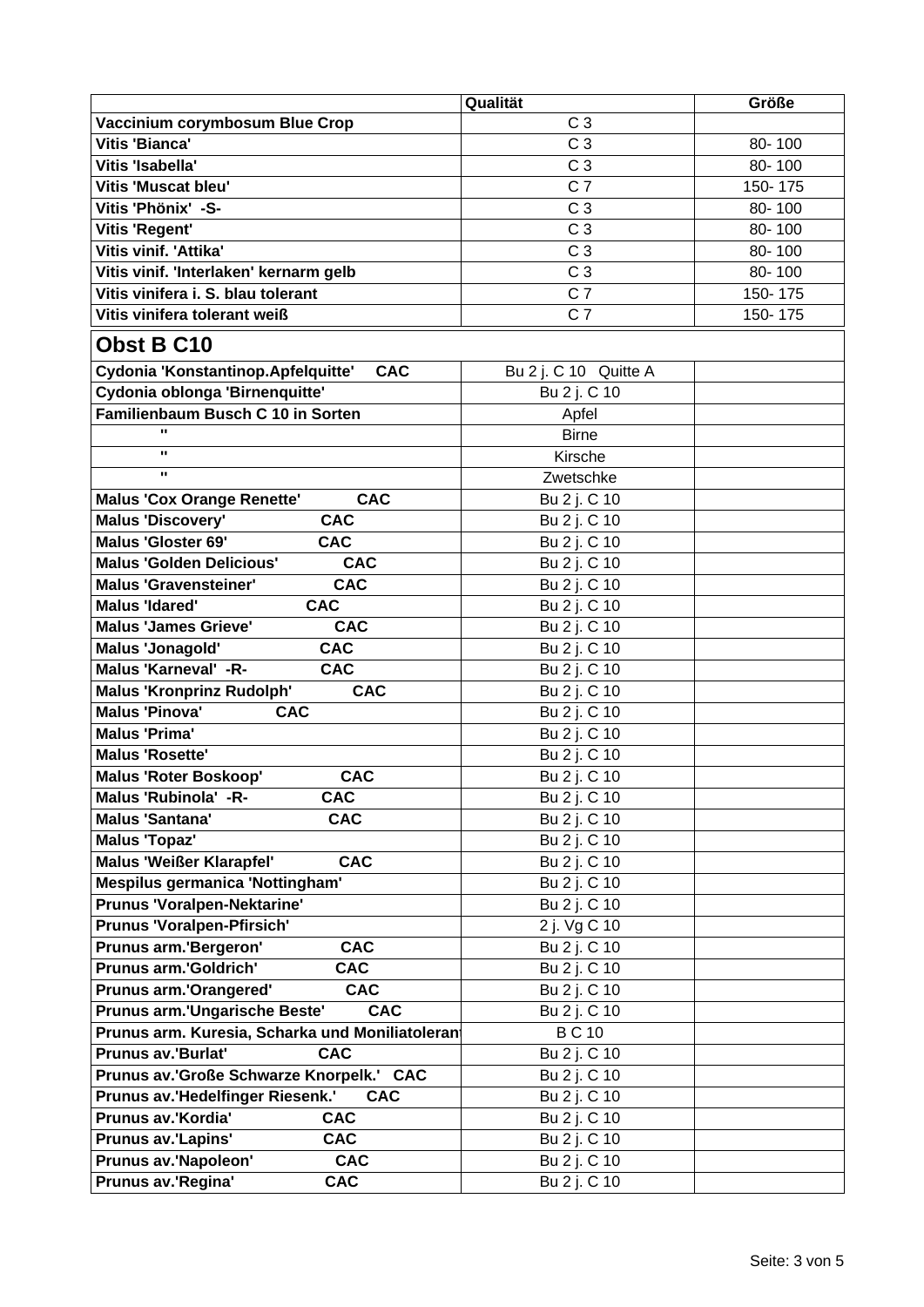|                                                  | Qualität     | <b>Größe</b> |  |
|--------------------------------------------------|--------------|--------------|--|
| <b>Prunus av.'Sunburst'</b><br><b>CAC</b>        | Bu 2 j. C 10 |              |  |
| <b>CAC</b><br>Prunus cer.'Morellenfeuer'         | Bu 2 j. C 10 |              |  |
| Prunus cer.'Schattenmorelle'<br><b>CAC</b>       | Bu 2 j. C 10 |              |  |
| Prunus cer. 'Achat'                              | Bu 2 j. C 10 |              |  |
| <b>Prunus cer. 'Vowi'</b>                        | Bu 2 j. C 10 |              |  |
| <b>Prunus dom.'Cacaks Beste'</b><br><b>CAC</b>   | Bu 2 j. C 10 |              |  |
| Prunus dom.'Cacaks Schöne'<br><b>CAC</b>         | Bu 2 j. C 10 |              |  |
| Prunus dom.'Haganta'<br><b>CAC</b>               | Bu 2 j. C 10 |              |  |
| Prunus dom.'Hauszwetsche'<br><b>CAC</b>          | Bu 2 j. C 10 |              |  |
| Prunus dom.'Herman'<br><b>CAC</b>                | Bu 2 j. C 10 |              |  |
| Prunus dom.'Italienische Zwetsche'<br><b>CAC</b> | Bu 2 j. C 10 |              |  |
| Prunus dom.'Königin Viktoria'<br><b>CAC</b>      | Bu 2 j. C 10 |              |  |
| Prunus dom.'Nancy Mirabelle'<br><b>CAC</b>       | Bu 2 j. C 10 |              |  |
| Prunus dom.'Presenta'<br><b>CAC</b>              | Bu 2 j. C 10 |              |  |
| <b>Prunus dom.'Stanley'</b><br><b>CAC</b>        | Bu 2 j. C 10 |              |  |
| Prunus dom.'The Czar'<br><b>CAC</b>              | Bu 2 j. C 10 |              |  |
| Prunus dom. 'Jojo'                               | Bu 2 j. C 10 |              |  |
| Prunus pers. Tellernektarine                     | Bu 2 j. C 10 |              |  |
| Prunus pers. Tellerpfirsich                      | Bu 2 j. C 10 |              |  |
| Pyrus com.'Alexander Lucas'<br><b>CAC</b>        | Bu 2 j. C 10 |              |  |
| Pyrus com.'Clapps Liebling'<br><b>CAC</b>        | Bu 2 j. C 10 |              |  |
| Pyrus com.'Conferencebirne'<br><b>CAC</b>        | Bu 2 j. C 10 |              |  |
| <b>CAC</b><br>Pyrus com.'Gellerts Butterbirne'   | Bu 2 j. C 10 |              |  |
| Pyrus com.'Gute Luise v.Avranches'<br><b>CAC</b> | Bu 2 j. C 10 |              |  |
| Pyrus com.'Rote Williams Christ'<br><b>CAC</b>   | Bu 2 j. C 10 |              |  |
| Pyrus com.'Williams Christbirne'<br><b>CAC</b>   | Bu 2 j. C 10 |              |  |
| Pyrus com.'Xenia'                                | Bu 2 j. C 10 |              |  |
| Pyrus pyrifolia 'Hosui' Nashibirne               | Bu 2 j. C 10 |              |  |
|                                                  |              |              |  |
| Obst ha C10                                      |              |              |  |
| Familienbaum ha Sorten i.S.                      | Apfel        |              |  |
| $\mathbf{u}$                                     | <b>Birne</b> |              |  |
| π.                                               | Kirsche      |              |  |
| п.                                               | Zwetschke    |              |  |
| <b>CAC</b><br><b>Malus 'Cox Orange Renette'</b>  | ha C 10      |              |  |
| <b>CAC</b><br><b>Malus 'Elstar'</b>              | ha C 10      |              |  |
| <b>CAC</b><br><b>Malus 'Gala'</b>                | ha C 10      |              |  |
| Malus 'Goldparmäne'<br><b>CAC</b>                | ha C 10      |              |  |
| <b>Malus 'Gravensteiner'</b><br><b>CAC</b>       | ha C 10      |              |  |
| <b>Malus 'Jonagold'</b><br><b>CAC</b>            | ha C 10      |              |  |
| <b>Malus 'Roter Boskoop'</b><br><b>CAC</b>       | ha C 10      |              |  |
| <b>Malus 'Topaz'</b>                             | ha C 10      |              |  |
| <b>Malus 'Weißer Klarapfel'</b><br><b>CAC</b>    | ha C 10      |              |  |
| Prunus av.'Große Schwarze Knorpelk.' CAC         | ha C 10      |              |  |
| Prunus av.'Kordia'<br><b>CAC</b>                 | ha C 10      |              |  |
| <b>CAC</b><br><b>Prunus av.'Lapins'</b>          | ha C 10      |              |  |
| Prunus av.'Regina'<br><b>CAC</b>                 | ha C 10      |              |  |
| <b>Prunus cer.'Morellenfeuer'</b><br><b>CAC</b>  | ha C 10      |              |  |
| Prunus dom.'Hauszwetsche'<br><b>CAC</b>          | ha C 10      |              |  |
| Prunus dom.'Königin Viktoria'<br><b>CAC</b>      | ha C 10      |              |  |
| Prunus dom.'Nancy Mirabelle'<br><b>CAC</b>       | ha C 10      |              |  |